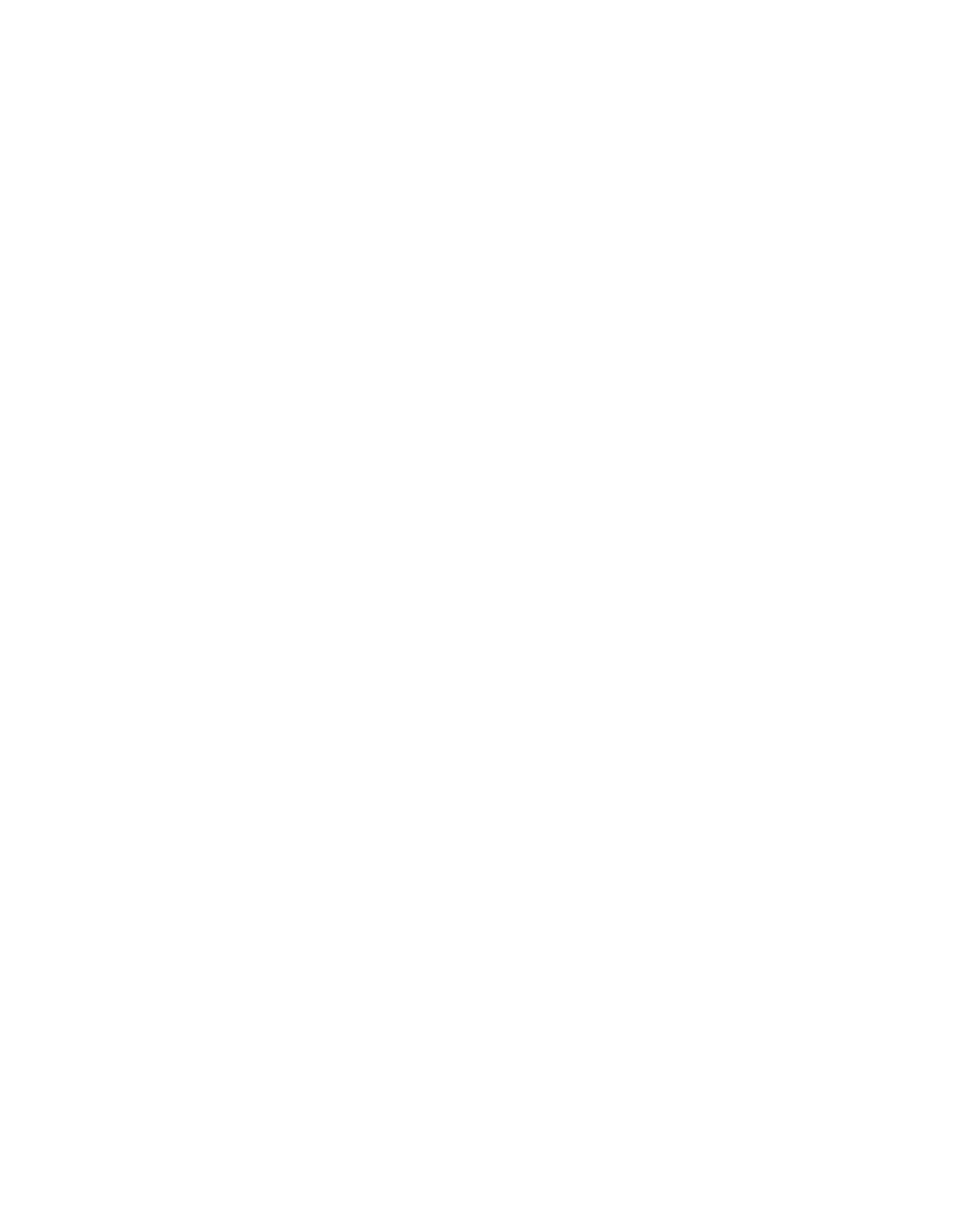

# *MEDALLION-LOK*

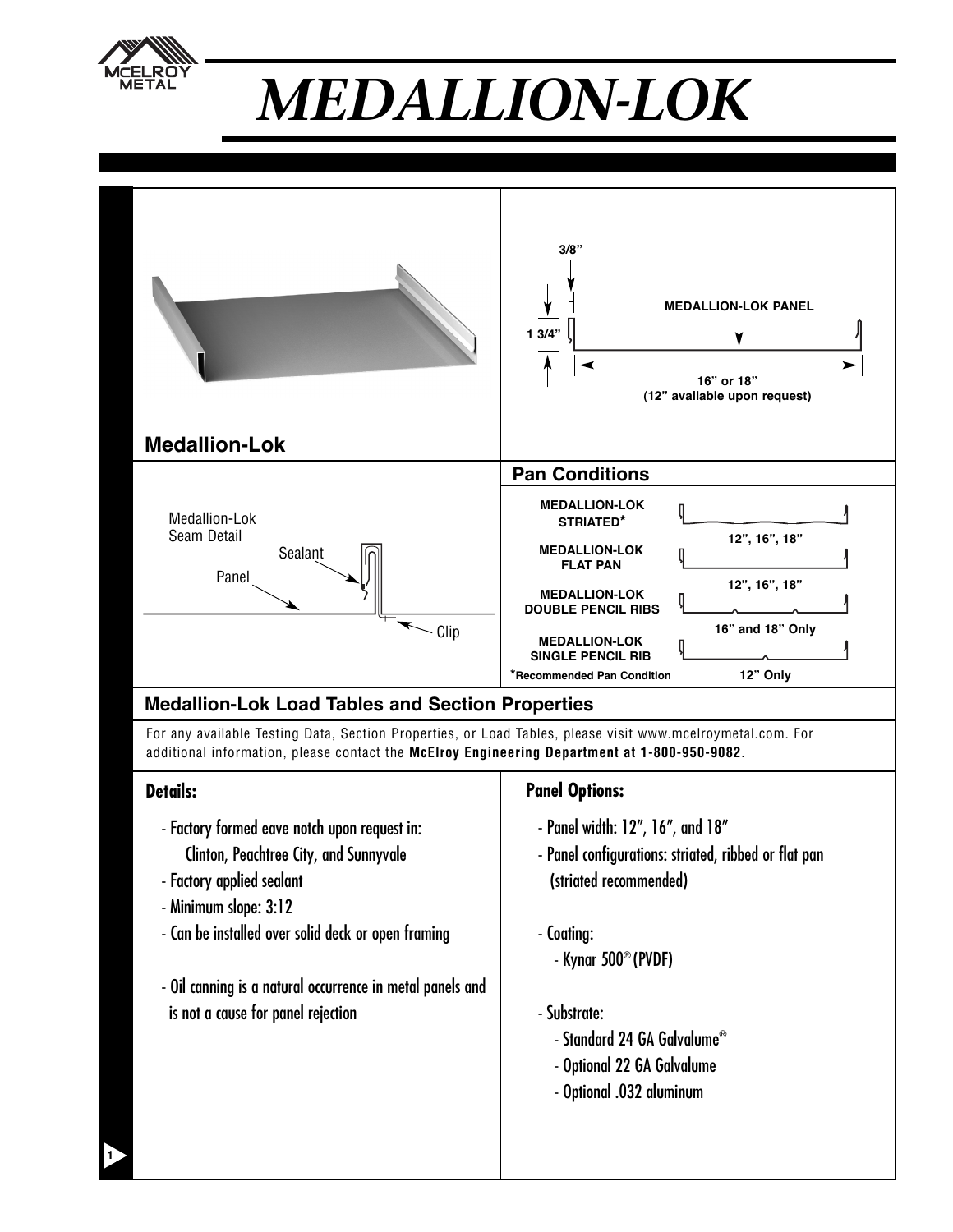

### *MEDALLION-LOK*

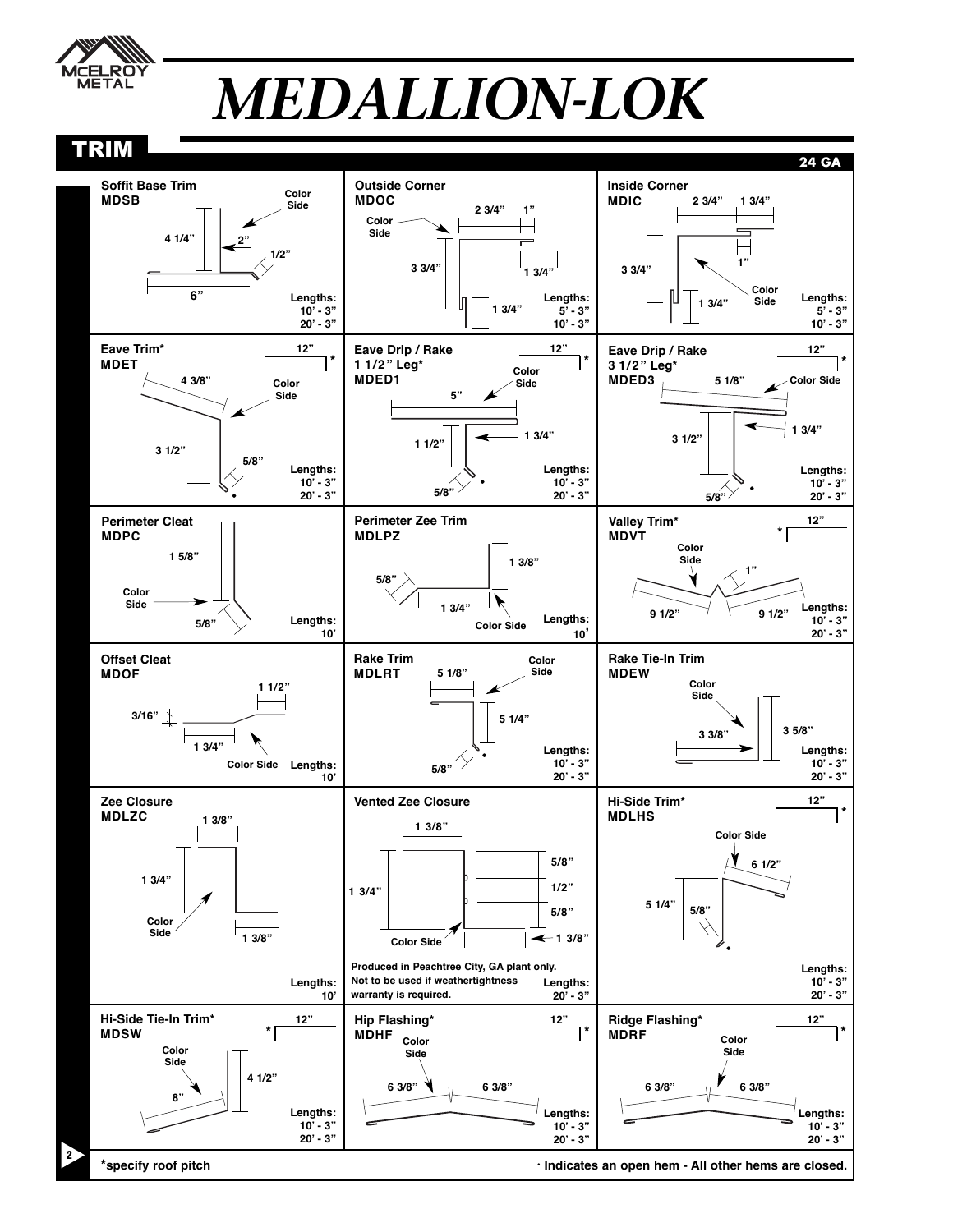

## *MEDALLION-LOK*

#### TRIM



#### ACCESSORIES

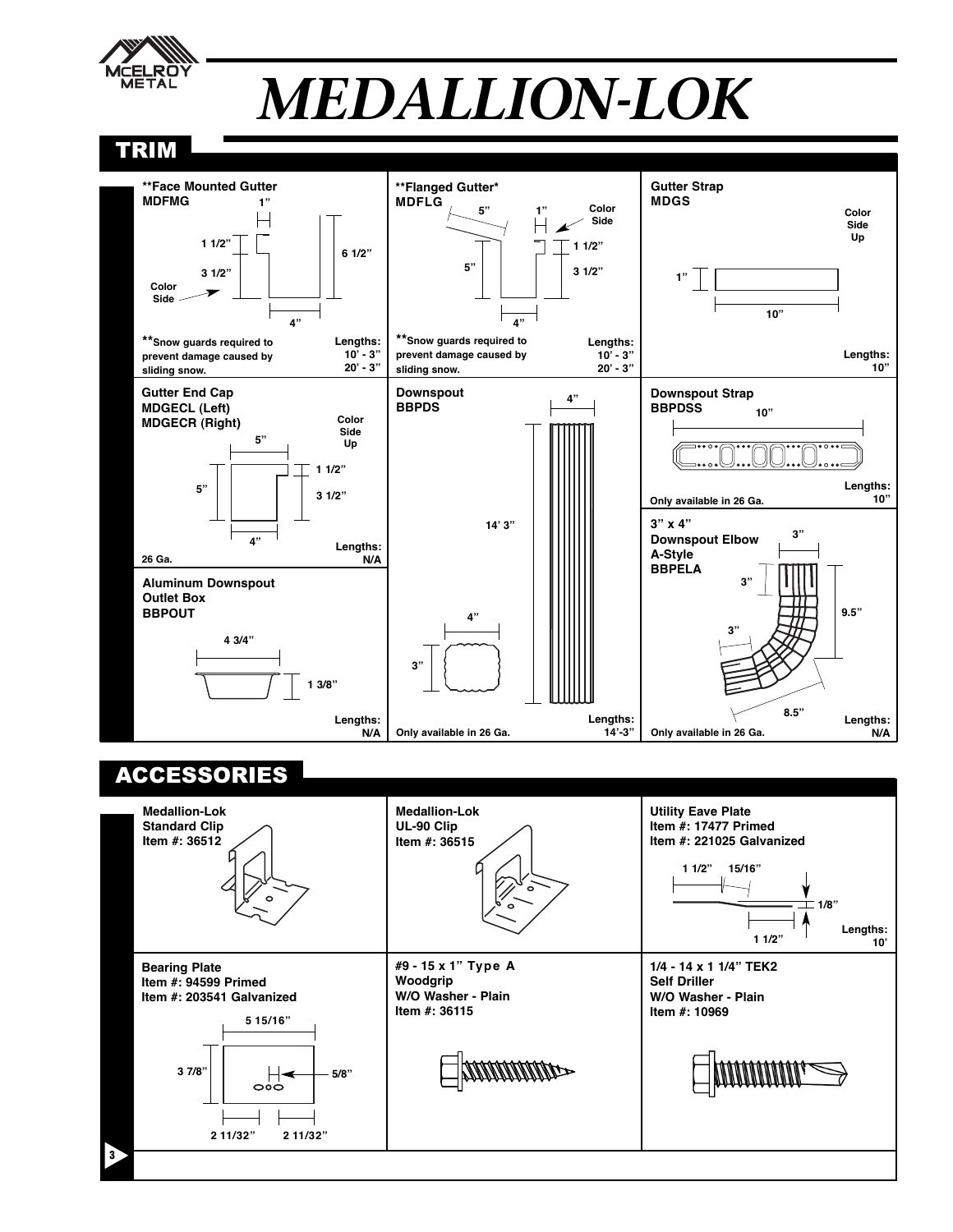